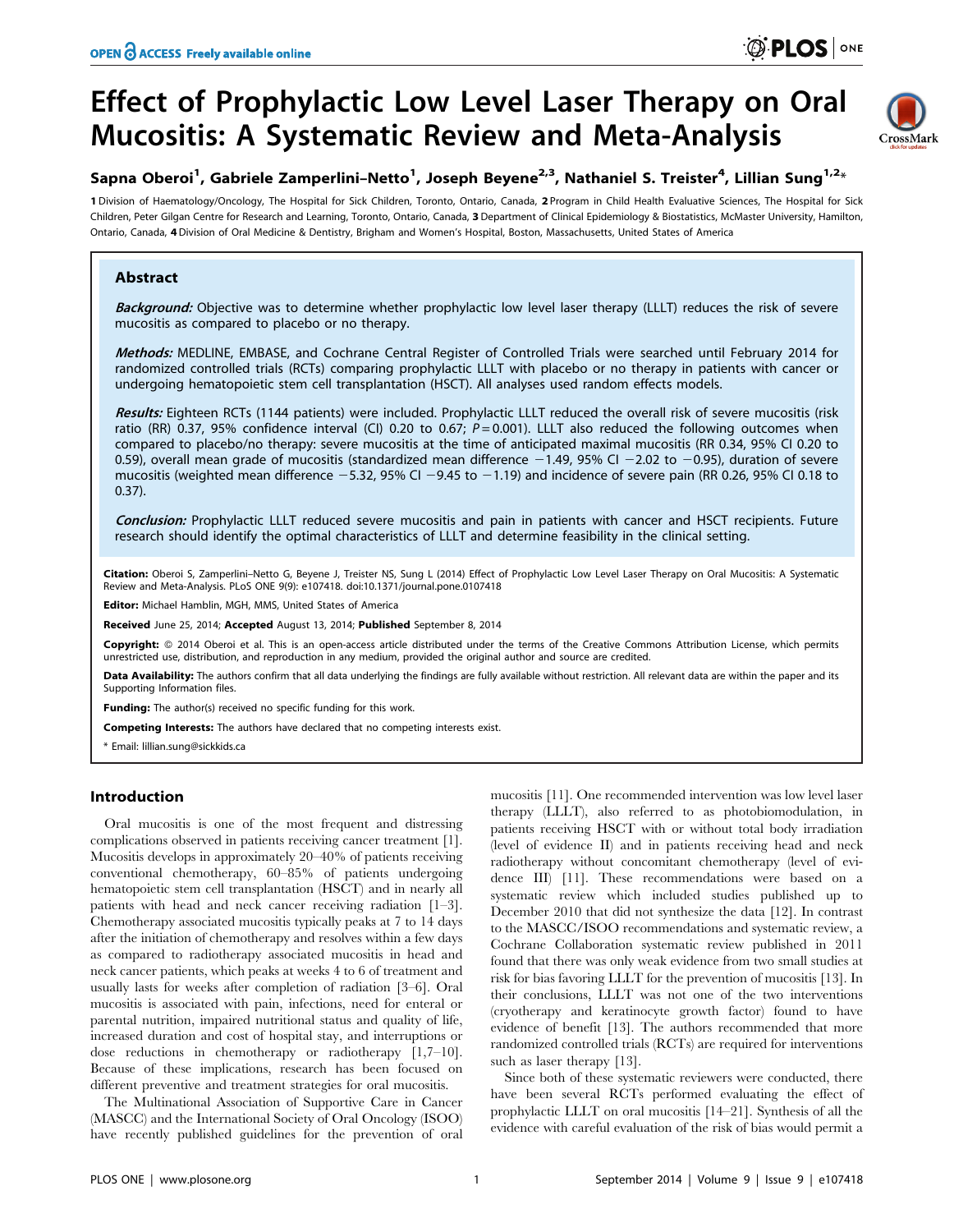better evaluation of the effect of LLLT and may also provide insight into factors which may explain heterogeneity of the effect of the intervention.

Our primary objective was to determine whether prophylactic LLLT reduces the overall risk of severe mucositis in children and adults with cancer or undergoing HSCT as compared to placebo or no therapy. Our secondary objectives were to determine whether prophylactic LLLT reduces the incidence of severe mucositis when maximum mucositis is anticipated, overall mean mucositis grade, duration of severe mucositis, incidence of any pain and severe pain, overall mean pain scores, proportion of patients requiring opioid analgesia and unplanned radiotherapy interruption, as compared to placebo or no therapy.

#### Materials and Methods

#### Data Sources and Searches

We developed a protocol for this review and followed the Preferred Reporting Items for Systematic Reviews and Metaanalyses (PRISMA) statement [22]. Comprehensive searches for relevant trials using the Ovid platform in MEDLINE (from 1946 to February 17, 2014), EMBASE (from 1947 to February 17, 2014), Cochrane Central Register of Controlled Trials (to January2014), CINAHL (1983 to February 17, 2014), Web of Science (to February 17, 2014), SCOPUS (to February 2014), and LILACS (to February 2014) were performed without any language or publication status restriction. The search strategy included the following Medical Subject Heading terms: ''mucositis'', ''laser therapy'', ''low-level laser therapy'', ''phototherapy'', ''light emitting diode", "transplantation", "chemotherapy" and "chemoradiotherapy''. Multiple synonyms, abbreviations, and related keywords for each of these terms were used for searching the databases. The search strategy is available as Appendix S1.

We also reviewed the conference proceedings of the International Society of Paediatric Oncology, American Society of Clinical Oncology, American Society of Hematology, American Society of Pediatric Hematology and Oncology, and Multinational Association of Supportive Care in Cancer from 2011 to 2013 to identify more recently completed studies. The reference lists of identified studies were also searched to identify further eligible studies.

#### Study Selection

We defined inclusion and exclusion criteria a priori. We included RCTs and quasi-RCTs in this review. Case–control studies, cohort studies, case reports, case series, animal studies, letters to editors, editorials, review articles and commentaries were excluded. Studies were included if the population consisted of patients with cancer or undergoing HSCT and patients were randomly assigned to receive prophylactic LLLT versus placebo, no therapy or usual care. Studies were excluded if: (1) allocation not randomly assigned; (2) absence of a placebo or no treatment group; (3) randomized chemotherapy cycles or left and right buccal mucosa within a patient rather than randomizing patients (as episodes would not be independent); and (4) duplicate publication. Studies included in the meta-analysis were not restricted by language or publication status.

Two reviewers (SO and GZ) independently evaluated the titles and abstracts of publications identified by the search strategy. Any publication considered potentially relevant by either reviewer was retrieved in full and assessed for eligibility. Inclusion of studies in this meta-analysis was determined by agreement of both reviewers. Discrepancies were resolved by a third reviewer (LS). Agreement of study inclusion between reviewers was evaluated using the

kappa statistic. Strength of agreement was defined as slight (0.00 to 0.20), fair (0.21 to 0.40), moderate (0.41 to 0.60), substantial (0.61 to 0.80), or almost perfect (0.81 to 1.00) [23].

#### Type of Intervention

Interventions were internally (intraoral) or externally (extraoral) delivered LLLT given as prophylaxis for oral mucositis in any intensity, power, wavelength, energy density or schedule.

#### Outcomes

The primary outcome was the overall incidence of severe mucositis over the entire observation period. Severe mucositis was defined as grades 3 or 4 mucositis on a 5 point grading scale ranging from 0 to 4. Three instruments were graded in this fashion, namely the World Health Organization (WHO) scale, the Radiation Therapy Oncology Group (RTOG) scale, and the National Cancer Institute Common Terminology Criteria (NCI CTC) (version 2) [24–26]. NCI CTCAE (version 3 and 4) uses a grading scale which ranges from 1 to 5; for our purpose, severe mucositis was considered grades 3 to 5 [27,28]. We also included the Tardieu mucositis scale which ranges from grades 0 to 3 [29]. Grades 2 and 3 on the Tardieu scale are similar to grades 3 and 4 according to the other mucositis grading scales and consequently, we classified Tardieu scale scores of grade 2 and 3 as severe mucositis. However, we conducted a sensitivity analysis excluding studies using the Tardieu scale to evaluate the robustness of the results. In studies reporting severe mucositis by more than one of these 5 point grading scales, the WHO scale was used for primary outcome analysis if available.

The secondary outcomes were: (1) incidence of severe mucositis (defined using the same approach as the primary outcome) at the time point when maximum mucositis was expected, namely at week  $6\pm1$  of radiotherapy or chemo-radiotherapy in head and neck cancer patients and at day  $10\pm4$  of chemotherapy or HSCT (from the days of chemotherapy initiation or stem cell infusion respectively); (2) overall mean mucositis grade or score over the observation period as measured by any mucositis grading scale including continuous scales such as the Oral Mucositis Assessment Scale (OMAS) [30]; and (3) duration of severe mucositis (defined using the same approach as the primary outcome). We also evaluated oral pain for studies that used an 11 point pain visual analogue scale (VAS) ranging from 0 to 10 [31]. We examined the incidence of any pain defined as a pain score more than 0; incidence of severe pain defined as a pain score more than 7 [32]; and overall mean pain score. Other outcomes were the proportion of patients requiring opioid analgesia and proportion of patients with unplanned radiotherapy interruption due to mucositis in head and neck cancer patients.

#### Risk of Bias Assessment

We used the Cochrane Collaboration's tool for assessing the risk of bias in randomized trials [33]. This tool includes the following domains relevant to internal validity: selection bias, performance bias, detection bias, attrition bias and reporting bias. We evaluated the following sources of bias related to these domains: random number generation, allocation concealment, blinding of participants and personnel, blinding of outcome assessment, incomplete outcome data and selective outcome reporting. We a priori prioritized allocation concealment and blinding for stratified analyses [34]. For blinding, we evaluated whether participant, personnel and outcome assessors were blinded versus studies in which at least one of these groups was not blinded.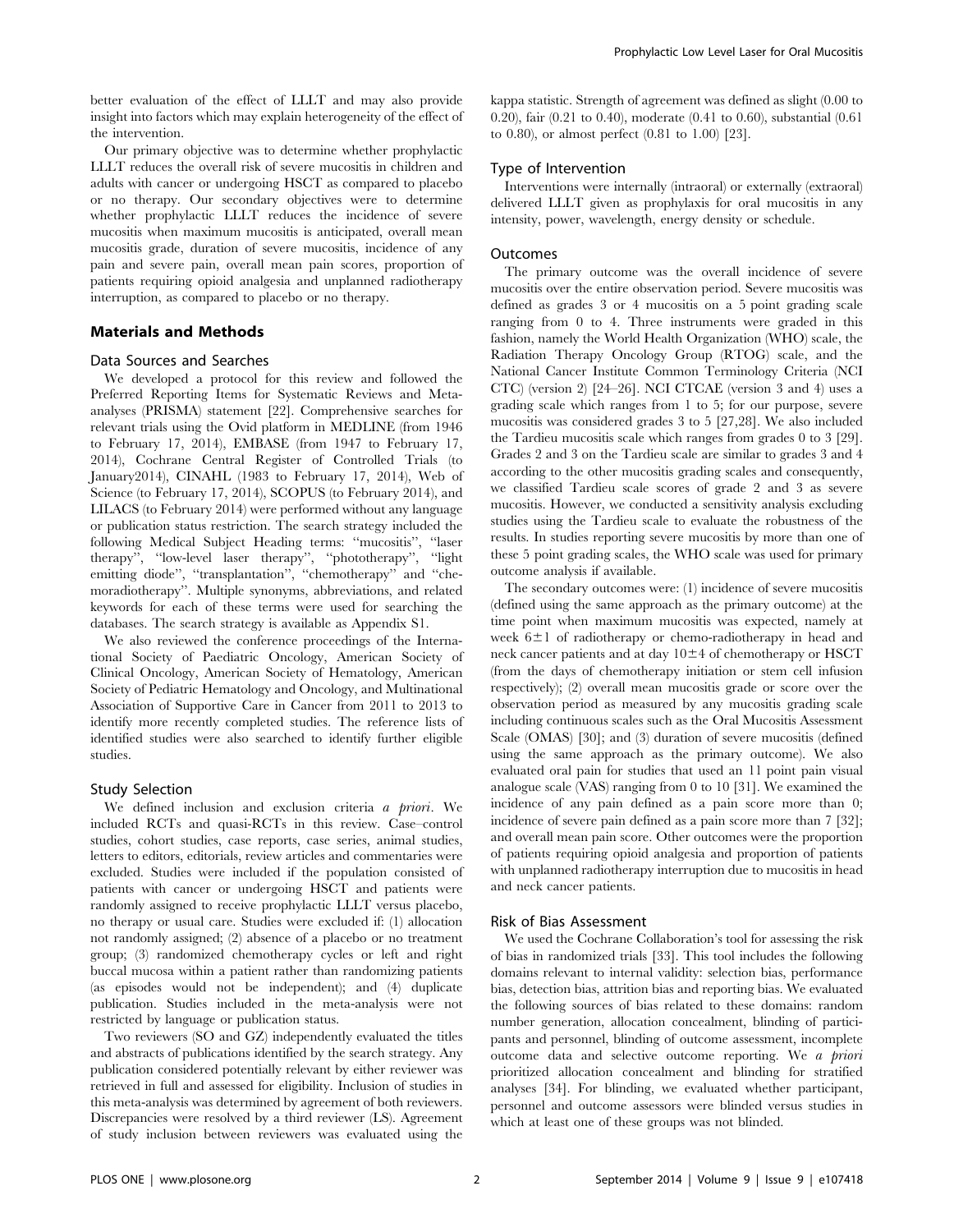## Data Extraction

A data abstraction form was developed by the authors and all information was abstracted in duplicate by two authors (SO and GZ). Where information was missing from a publication, the corresponding author was contacted and the missing information was requested.

#### Data Synthesis

We combined data at the study level for this meta-analysis. For dichotomous outcomes such as the overall incidence of severe mucositis, data were synthesized using the risk ratio (RR) as the effect measure with its 95% confidence interval (CI). Risk ratios less than 1 suggest that LLLT is better than placebo or no therapy in preventing oral mucositis. Number needed to treat was calculated as the inverse of the absolute risk difference between groups. For continuous outcomes with missing summary measures, we made the following assumptions to facilitate data synthesis: the mean can be approximated by the median; the range contains six standard deviations (SDs), the 95% CI contains four standard errors (SEs), and the interquartile range contains 1.35 SDs. Where continuous outcomes were measured using different scales (such as the mean mucositis grade), outcomes were synthesized using the standardized mean difference (SMD). Where continuous outcomes were measured on the same scale (such as the pain VAS), outcomes were synthesized using the weighted mean difference (WMD). A SMD or WMD less than 0 indicate that the mean mucositis or pain VAS scores were lower in the LLLT arm as compared to the placebo or no therapy arm. Effect sizes of dichotomous and continuous outcomes were weighted by the Mantel-Haenzel and inverse variance methods respectively. As we anticipated heterogeneity between studies, a random effects model was used for all analyses. Statistical heterogeneity between trials was assessed using the  $I^2$  value, which describes the percentage of total variation across studies due to heterogeneity rather than chance [33].

Potential publication bias was explored by visual inspection of funnel plots when at least 10 studies were available [33]. Publication bias occurs when small studies are published only if the results are positive. A funnel plot is a graph with the effect (RR, SMD or WMD in our analysis) on the x-axis, and the inverse of variance of the effect on the y-axis. Asymmetry, without studies in the bottom right corner, suggests publication bias. In the event of potential publication bias, we used the ''trim and fill'' technique to determine the impact of such potential bias [33]. With this technique, outlying studies are deleted, and hypothetical negative studies with equal weight are created.

In order to explore sources of heterogeneity, stratified analyses were planned *a priori* for the primary outcome only (to limit the number of analyses performed). Factors evaluated were: (1) population age (adult versus pediatric (age  $\leq$ 18 years)/combined adult and pediatric); (2) underlying condition (head and neck cancer patients receiving radiotherapy or chemo-radiotherapy versus chemotherapy or HSCT); (3) intraoral versus extraoral laser delivery; (4) energy density of laser ( $\leq 4$  J/cm<sup>2</sup> versus >4 J/cm<sup>2</sup>); (5) blinding of patients, providers and assessors (yes versus no or unclear); and (6) adequate allocation concealment (yes versus no or unclear).

Meta-analyses were conducted using Review Manager 5.2 (Cochrane Collaboration, Nordic Cochrane Centre).

#### Results

were identified by the search strategy; 18 studies met the eligibility criteria and were included in this systematic review [14–21,35– 48]. Agreement between reviewers regarding study inclusion was almost perfect (kappa 0.89, 95% CI 0.78 to 1.00). All studies except one were published as full text articles [38]. One study reported outcomes as a stratified analysis by underlying disease diagnosis and HSCT regimen [19] and thus, represented two separate analyses for a total of 19 prophylactic LLLT comparisons randomizing 1144 patients.

Table 1 lists the baseline characteristics of the studies, patient population, intervention and mucositis evaluation schedule and scale. The earliest trial was published in 1997 with 9 (47%) studies being published in 2012 and 2013. Half of the trials were from Brazil [14,18,20,38–41,43,44,47]. Eight trials were conducted in the HSCT population, 8 in head and neck cancer patients receiving radiotherapy or chemo-radiotherapy and the remainder in other patients receiving chemotherapy. One study was a solely pediatric trial [41]. Intraoral laser therapy was used in all except two trials [19]. With respect to laser source, InGaAlP (6 trials) and helium-neon (5 trials) were the most commonly used lasers. The mean wavelength and energy density of the lasers used across the trials was  $660 \pm 34.7$  nm and  $3.3 \pm 1.3$  J/cm<sup>2</sup>.

Summary of the risk of bias of included studies is presented in Appendix S2. The number of studies at low risk of bias was as follows: for random sequence generation  $(n = 13, 68\%)$ , allocation concealment  $(n = 4, 21\%)$ , blinding of participants and personnel  $(n = 13, 68\%)$ , blinding of outcome assessor  $(n = 15, 79\%)$ , incomplete outcome data  $(n = 15, 79%)$  and selective outcome reporting  $(n = 13, 68\%)$ . There were four studies  $(21\%)$  that were at low risk of bias across all domains.

#### Primary Outcome

Ten studies encompassing 689 patients reported the overall incidence of severe mucositis using the WHO  $(n = 7)$ , RTOG  $(n = 2)$  and Tardieu  $(n = 1)$  scales. Prophylactic LLLT reduced the risk of severe mucositis when compared to placebo or no therapy (RR 0.37, 95% CI 0.20 to 0.67;  $P = 0.001$ ; Table 2 and Figure 2). The sensitivity analysis excluding the single study using the Tardieu scale did not affect the estimate of LLLT treatment effect (RR 0.34, 95% CI 0.18 to 0.65;  $P = 0.001$ ). The absolute risk reduction in the incidence of severe mucositis with LLLT was  $-0.35$  (95% CI  $-0.48$  to  $-0.21$ ;  $P<0.0001$ ), resulting in a number needed to treat of three patients to prevent one episode of severe mucositis.

#### Secondary Outcomes

Table 2 summarizes the secondary outcomes of the analysis. Synthesis of six studies encompassing 546 patients showed a reduced risk of severe mucositis with LLLT at the time of anticipated maximal mucositis (RR 0.34, 95% CI 0.20 to 0.59;  $P = 0.0001$ ) (Table 2 and Appendix S3). Prophylactic LLLT also reduced the overall mean grade of mucositis and duration of severe mucositis (Table 2).

Table 2 also illustrates that LLLT was associated with a reduction in the incidence of severe pain, overall mean pain scores, and the proportion of patients requiring opioid analgesia. Finally, LLLT reduced unplanned radiation interruption in head and neck cancer patients.

#### Subgroup Analyses

Table 3 illustrates the stratified analyses for the primary outcome of severe mucositis. No interaction was seen between population age or underlying condition and the effect of LLLT. Studies using intraoral laser (RR 0.29, 95% CI 0.19 to 0.42)

The flow diagram of trial identification, selection and reasons for exclusion is presented in Figure 1. A total of 2445 citations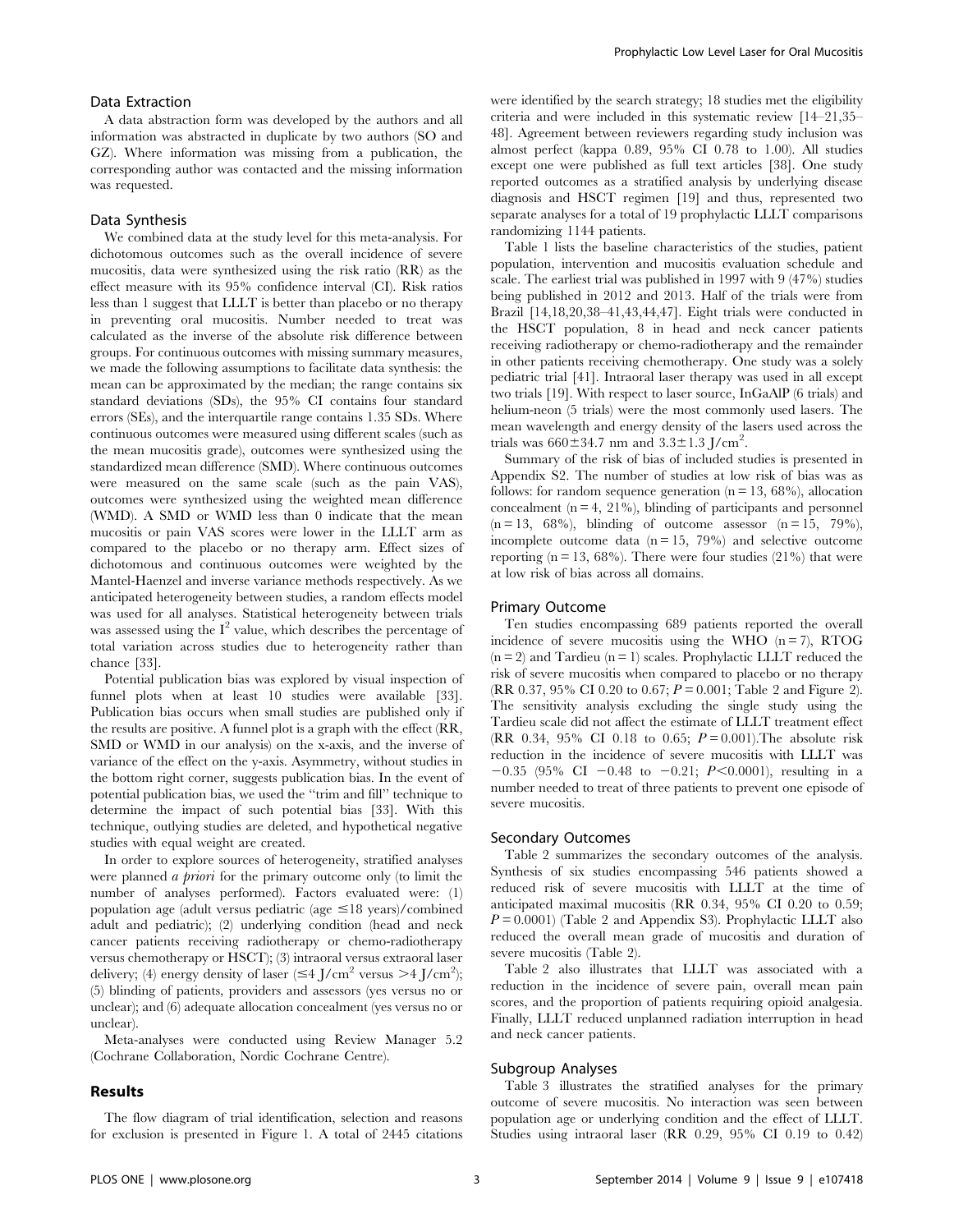

## Figure 1. Flow diagram of trial identification and selection. doi:10.1371/journal.pone.0107418.g001

demonstrated a significantly larger reduction in severe mucositis compared to those using extraoral laser (RR 1.19, 95% CI 0.80 to 1.78; P for interaction  $\leq 0.0001$ ). There was a non-statistically significant larger effect of LLLT among studies utilizing  $>4$  J/cm<sup>2</sup> energy density as compared to  $\leq 4$  J/cm<sup>2</sup> (P for interaction = 0.06). Studies with unclear or inadequate allocation concealment showed a larger treatment effect  $(P$  for interac- $\text{tion} = 0.03$ ).

#### Other Analyses

There were a sufficient number of studies for the primary outcome of severe mucositis to evaluate for publication bias. The funnel plot of risk of severe mucositis illustrated a potential for publication bias with an absence of studies in the right lower quadrant related to four studies (Figure 3) [15,21,40,47]. When we used the "trim and fill" technique to account for this potential publication bias, the effect size of LLLT on severe mucositis was still statistically significant (RR 0.51, 95% CI 0.29 to 0.90;  $P = 0.0197$ ). Funnel plots were not assessed for secondary outcomes because there were too few studies to permit these evaluations.

#### **Discussion**

Our meta-analysis demonstrated that prophylactic LLLT reduces the overall risk of severe mucositis and other measures

of mucositis severity including the duration of severe mucositis in patients with cancer and in those undergoing HSCT. Low level laser therapy also reduced the risk of severe pain, overall mean pain scores, need for opioid analgesia and unplanned radiotherapy interruptions. The consistency of the effect among the primary and secondary outcome measures strengthens the confidence in these results.

In general, the risk of bias scores were favorable with 79% of studies blinding the outcome assessor and 68% of studies reporting adequate random sequence generation. However, only 21% of studies reported adequate allocation concealment. This finding is important as lack of allocation concealment has been associated with exaggerated treatment effects [34]. However, even in studies that reported adequate allocation concealment, the treatment effect of RR 0.61 likely represents a clinically meaningful benefit of LLLT. A second issue is the potential for publication bias. However, we demonstrated that even with the addition of hypothetical negative studies of equal weight, the effect was still statistically significantly with a RR 0.51. When put together, these issues highlight that LLLT is likely effective in the prevention of oral mucositis although reported treatment effects may be exaggerated.

The findings of our meta-analysis provide unique and clinically important information in comparison to three prior systematic reviews with conflicting conclusions about the effect of LLLT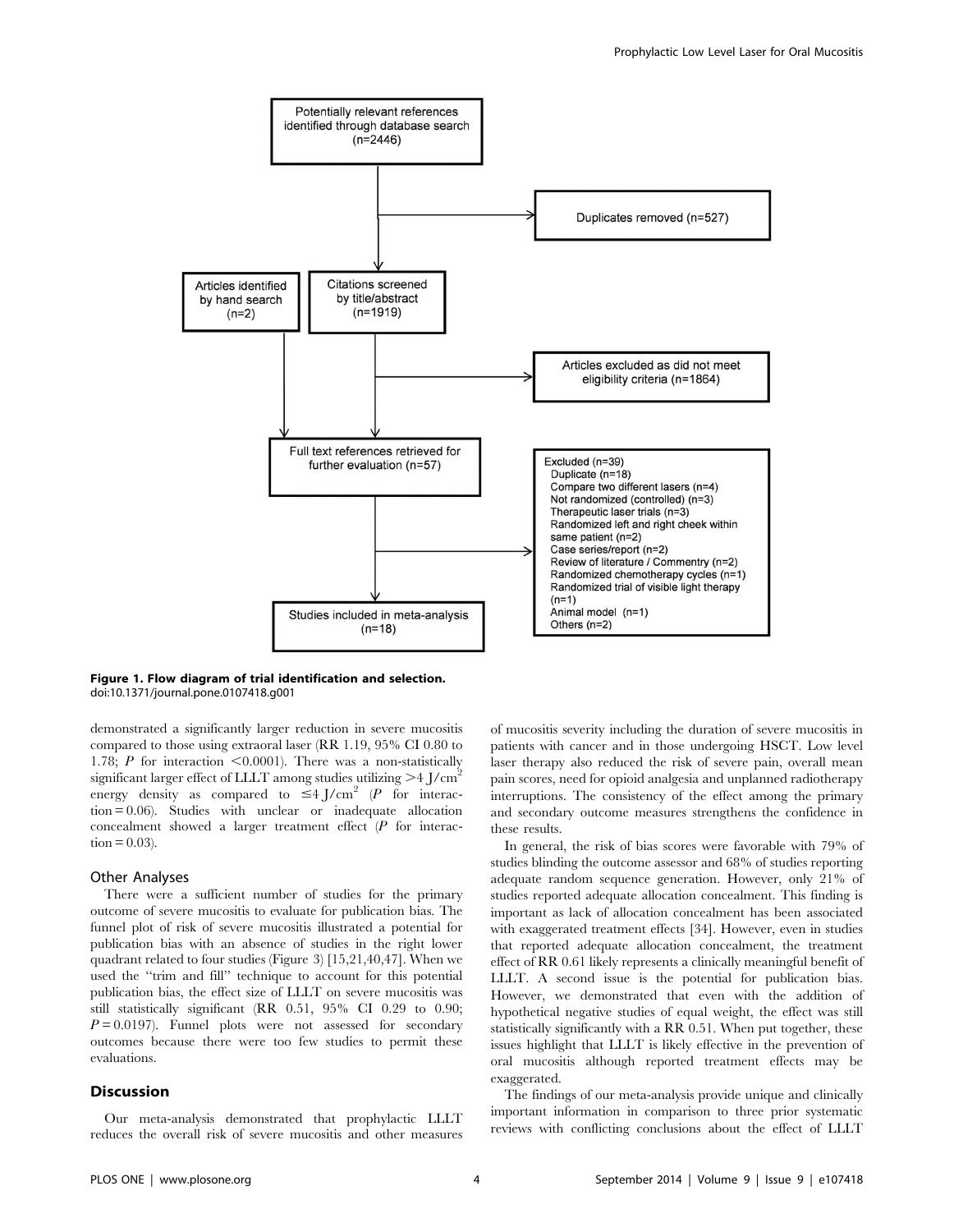| <b>Table</b>                   |             |         |             | 1. Baseline characteristics of studies included in the | $\omega$                                      | meta-analysis*.      |                       |                         |                         |                                              |                                |                              |                                                          |                                                                 |                                  |
|--------------------------------|-------------|---------|-------------|--------------------------------------------------------|-----------------------------------------------|----------------------|-----------------------|-------------------------|-------------------------|----------------------------------------------|--------------------------------|------------------------------|----------------------------------------------------------|-----------------------------------------------------------------|----------------------------------|
| (reference)<br>Author<br>First | Year<br>٩u۹ | Country | Age         | <b>Underlying</b><br>Condition                         | ng<br>E<br>Setti                              | Rando-<br>mized<br>ġ | Type of<br>Laser      | length<br>Wave-<br>(nm) | Output<br>(mW)<br>Power | Irradiation<br>Spot (sec)<br><b>Time per</b> | per Spot<br>(Joules)<br>Energy | Density<br>(J/cm2)<br>Energy | Laser Schedule                                           | Evaluation<br>Mucositis<br>Schedule<br><b>Oral</b>              | Assessment<br>Mucositis<br>Scale |
| Antunes<br>[14,36]             | 2013        | Brazil  | Adults      | neck cancer<br>Head and                                | Chemo-radio 94                                |                      | InGaAIP               | 660                     | 100                     | $\overline{0}$                               | $\overline{\phantom{0}}$       | 4                            | 5 sessions/week<br>during radiation                      | Daily                                                           | WHO and OMAS                     |
| Arbabi-Kalati<br>[15]          | 2013        | lran    | Adults      | Oncologic<br>disorders                                 | $\frac{8}{3}$<br>Chemo                        |                      | Mustang               | 630                     | 50                      | ₹                                            | ≨                              | $\overline{5}$               | chemotherapy<br>Prior to                                 | Two times/<br>week                                              | <b>OHM</b>                       |
| Gautam<br>[16, 37]             | 2012        | India   | Adults      | neck cancer<br>Head and                                | Chemo-radio 239                               |                      | He-Ne                 | 632.8                   | $\overline{24}$         | 125                                          | $\sim$                         | $\sim$                       | 5 sessions/week<br>$\times$ 45 days                      | Weekly                                                          | <b>RTOG/EORTC</b>                |
| Gautam [17]                    | 2012        | India   | Adults      | carcinoma<br>Oral                                      | Chemo-radio 121                               |                      | He-Ne                 | 632.8                   | $\overline{24}$         | 145                                          | 3.5                            | 3.5                          | 5 sessions/week<br>during radiation                      | Weekly                                                          | <b>RTOG/EORTC</b>                |
| Gouvea de<br>Lima [18]         | 2012        | Brazil  | Adults      | neck cancer<br>Head and                                | 75<br>Chemo-radio                             |                      | GaAIAs                | 660                     | $\overline{0}$          | $\overline{0}$                               | $\overline{c}$                 | 2.5                          | 5 sessions/week<br>during radiation                      | Every two<br>weeks                                              | NCI CTCv2                        |
| Hodgson (a)<br>[19]            | 2012        | USA     | <b>Both</b> | Hematologic,<br>oncologic<br>disorders                 | $\overline{a}$<br>allo,<br>HSCT<br>auto)      |                      | Infrared LED          | $670 + 10$              | 50                      | 80                                           | 4                              | 4                            | Daily from day<br>$0$ to day +14                         | Three times/<br>week                                            | WHO, NCI CTCAE<br>and OMAS       |
| Hodgson (b)<br>$[19]$          | 2012        | USA     | Adults      | myeloma<br>Multiple                                    | $\overline{a}$<br>(auto)<br>HSCT              |                      | Infrared LED          | $670 + 10$              | $50\,$                  | 80                                           | 4                              | 4                            | Daily from day<br>$0$ to day $+14$                       | Three times/<br>week                                            | WHO, NCI CTCAE<br>and OMAS       |
| Oton-Leite<br>[20, 48]         | 2012        | Brazil  | Adults      | neck cancer<br>Head and                                | $\pmb{\mathbb{S}}$<br>Chemo-radio<br>Radio or |                      | InGaAlP               | 685                     | 35                      | 25                                           | 0.8                            | $\sim$                       | during radiation<br>5 sessions/week                      | (week 3 and<br>Mid and at<br>the end of<br>treatment<br>week 6) | OHW                              |
| Pires-Santos<br>$[38]$         | 2012        | Brazil  | Adults      | cancer<br><b>Breast</b>                                | 12<br>Chemo                                   | $\lessgtr$           |                       | $\lessgtr$              | $\lessgtr$              | $\lessgtr$                                   | $\lessgtr$                     | $\lessgtr$                   | $+7$ q 48 hours<br>Day 0 to day                          | $\lessgtr$                                                      | $\lessgtr$                       |
| Silva [21]                     | 2011        | Brazil  | <b>Both</b> | Hematologic,<br>oncologic<br>disorders                 | 42<br>allo,<br>HSCT<br>auto)                  |                      | InGaAIP               | 660                     | $\overline{a}$          | $\overline{a}$                               | 0.16                           | 4                            | Daily from day<br>$-4$ to day $+4$                       | Daily                                                           | OHN                              |
| Chor [39]                      | 2010        | Brazil  | Adults      | $\lessgtr$                                             | 24<br>(auto)<br>HSCT                          |                      | AsGaAl                | 660                     | 50                      | ₹                                            | ≨                              | ₹                            | Daily from day<br>$-7$ to day 0                          | Daily                                                           | Tardieu                          |
| Khouri [47]                    | 2009        | Brazil  | Both        | Hematologic<br>disorders                               | ನ<br>(allo)<br>HSCT                           |                      | InGaAIP and<br>GaAIAs | 660 and<br>780          | 25                      | $\overline{c}$                               | 0.25                           | 63                           | Daily until day<br>+15 or day of<br>engraftment          | ≨                                                               | WHO and OMAS                     |
| Antunes<br>[40]                | 2007        | Brazil  | Adults      | Hematologic<br>Disorders                               | 38<br>allo,<br>HSCT<br>auto)                  |                      | InGaAIP               | 660                     | 46.7                    | 16.7                                         | 0.8                            | 4                            | Daily from day<br>neutrophil<br>recovery<br>$-7$ until   | Daily                                                           | WHO and OMAS                     |
| Cruz $[41]$                    | 2007        | Brazil  | Children    | malignancies<br>Hematologic<br>and solid               | 3<br>(auto)<br>TO OF<br>준이<br>나오다             | ≨                    |                       | 780                     | 8                       | ₹                                            | ₹                              | 4                            | of chemo x5 days<br>Daily from start                     | $Day + 8$ and<br>$day +15$                                      | NCI CTC                          |
| Schubert<br>$[42]$             | 2007        | USA     | Both        | Hematologic,<br>oncologic<br>disorders                 | 47<br>(allo,<br>auto)<br>HSCT                 |                      | GaAIAs                | 650                     | $\overline{4}$          | $\overline{\mathbf{c}}$                      | 0.08                           | 2                            | Daily from day<br>conditioning<br>to day $+2$<br>$-1$ of | Two times/<br>week                                              | OMI [55]                         |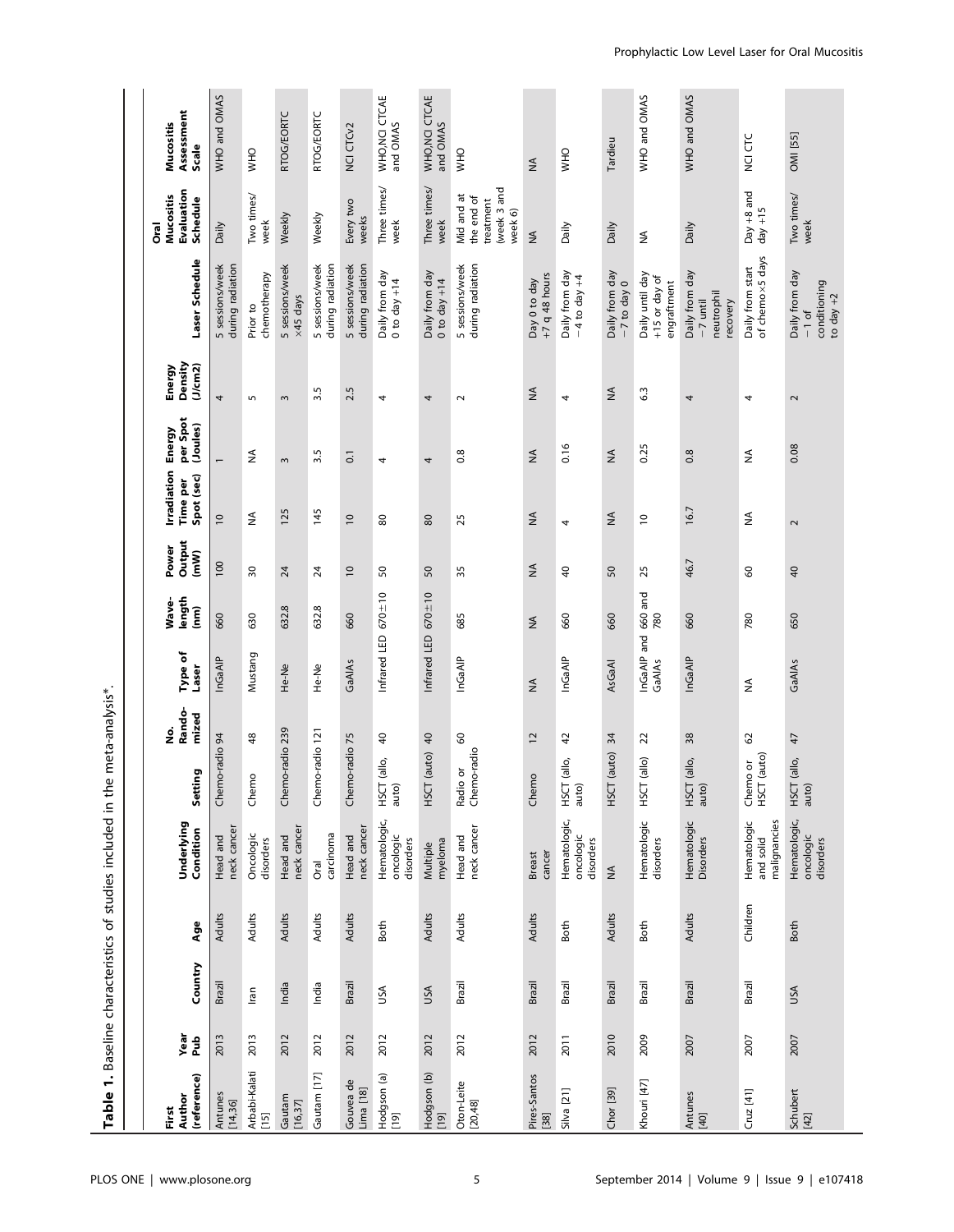| Table 1. Cont.                                         |             |         |        |                                                                        |                     |                      |                  |                         |                         |                                                                                   |               |                              |                                                                                                                                                                                                                                                                                                                                                                              |                                                           |                                         |
|--------------------------------------------------------|-------------|---------|--------|------------------------------------------------------------------------|---------------------|----------------------|------------------|-------------------------|-------------------------|-----------------------------------------------------------------------------------|---------------|------------------------------|------------------------------------------------------------------------------------------------------------------------------------------------------------------------------------------------------------------------------------------------------------------------------------------------------------------------------------------------------------------------------|-----------------------------------------------------------|-----------------------------------------|
|                                                        |             |         |        |                                                                        |                     |                      |                  |                         |                         |                                                                                   |               |                              |                                                                                                                                                                                                                                                                                                                                                                              |                                                           |                                         |
| (reference)<br>Author<br>First                         | Pub<br>Year | Country | Age    | Underlying<br>Condition                                                | ing<br>Setti        | Rando-<br>mized<br>ġ | Type of<br>Laser | Wave-<br>length<br>(nm) | Output<br>(mW)<br>Power | Time per per Spot<br>Spot (sec) (Joules)<br><b>Irradiation Energy</b><br>Time per |               | Density<br>(J/cm2)<br>Energy | Laser Schedule                                                                                                                                                                                                                                                                                                                                                               | Evaluation<br><b>Mucositis</b><br>Schedule<br><b>Oral</b> | Assessment<br><b>Mucositis</b><br>Scale |
| Arun Maiya<br>$\begin{bmatrix} 35 \\ -2 \end{bmatrix}$ | 2006        | India   | Adults | carcinoma<br>Oral                                                      | Radio               | 50                   | <b>He-Ne</b>     | 632.8                   | $\approx$               | 180                                                                               | $\frac{8}{1}$ | $\frac{8}{1}$                | 5 sessions/week<br>during radiation                                                                                                                                                                                                                                                                                                                                          | Once at the<br>treatment<br>(week 6)<br>end of            | <b>OHN</b>                              |
| -opes [43]                                             | 2006        | Brazil  | Adults | neck cancer<br>Head and                                                | no-radio 60<br>Chem |                      | InGaAIP          | 685                     | 35                      | 58                                                                                | $\sim$        | $\sim$                       | ≸                                                                                                                                                                                                                                                                                                                                                                            | Pretreatment,<br>at the end of<br>4 weeks and<br>therapy  | NCI CTC                                 |
| Bensadoun<br>[44, 45]                                  | 1999        | France  | Adults | neck cancer<br>Head and                                                | Radio               | $\overline{30}$      | He-Ne            | 632.8                   | 8                       | 33                                                                                |               |                              | 5 sessions/week<br>during radiation                                                                                                                                                                                                                                                                                                                                          | Weekly                                                    | OHW                                     |
| Cowen [46]                                             | 1997        | France  | Adults | Hematologic<br>malignancies                                            | (auto) 30<br>HSCT   |                      | He-Ne            | 632.8                   | 8                       | $\overline{0}$                                                                    | 0.6           | 1.5                          | Daily from day<br>$-5$ to day $-1$                                                                                                                                                                                                                                                                                                                                           | Daily                                                     | Tardieu                                 |
|                                                        |             |         |        | AscaAl – aallium-aluminium-arsenide/arsenate: He-Ne- helium-neon: HSCT |                     |                      |                  |                         |                         |                                                                                   |               |                              | Abbreviations: Allo - allogeneic hematopoietic stem cell transplant; Auto-autologous hematopoietic stem cell transplant; Chemo - chemotherapy; EORTC-European Organization for Research and Treatment of Cancer; GaAlAs/<br>- hematopoietic stem cell transplantation: InCaAID - indium-gellium-gellium phosphide: IED - light emitting diode: NA - pot available: NCI CTC - |                                                           |                                         |

AsGaAI – gallium-aluminium-arsenide/arsenate; He-Ne- helium-neon; HSCT – hematopoietic stem cell transplantation; InGaAIP – indium-gallium-phosphide; LED – light emitting diode; NA – not available; NCI CTC –<br>National Cance AsGaAI – gallium-aluminium-arsenide/arsenate; He-Ne- helium-neon; HSCT – hematopoietic stem cell transplantation; InGaAIP – indium-gallium-aluminium phosphide; LED – light emitting diode; NA – not available; NCI CTC – National Cancer Institute Common Terminology Criteria; OMAS – Oral Mucositis Assessment Scale; OMI - Oral Mucositis Index; Pub – published; Radio- radiotherapy; RTOG – Radiation Therapy Oncology Group; VAS – visual analog scale; WHO – World Health Organization.

\*There were 18 studies reporting 19 separate comparisons between low level light therapy and placebo/no therapy as one study stratified the population by underlying disease diagnosis and HSCT regimen. doi:10.1371/journal.pone.0107418.t001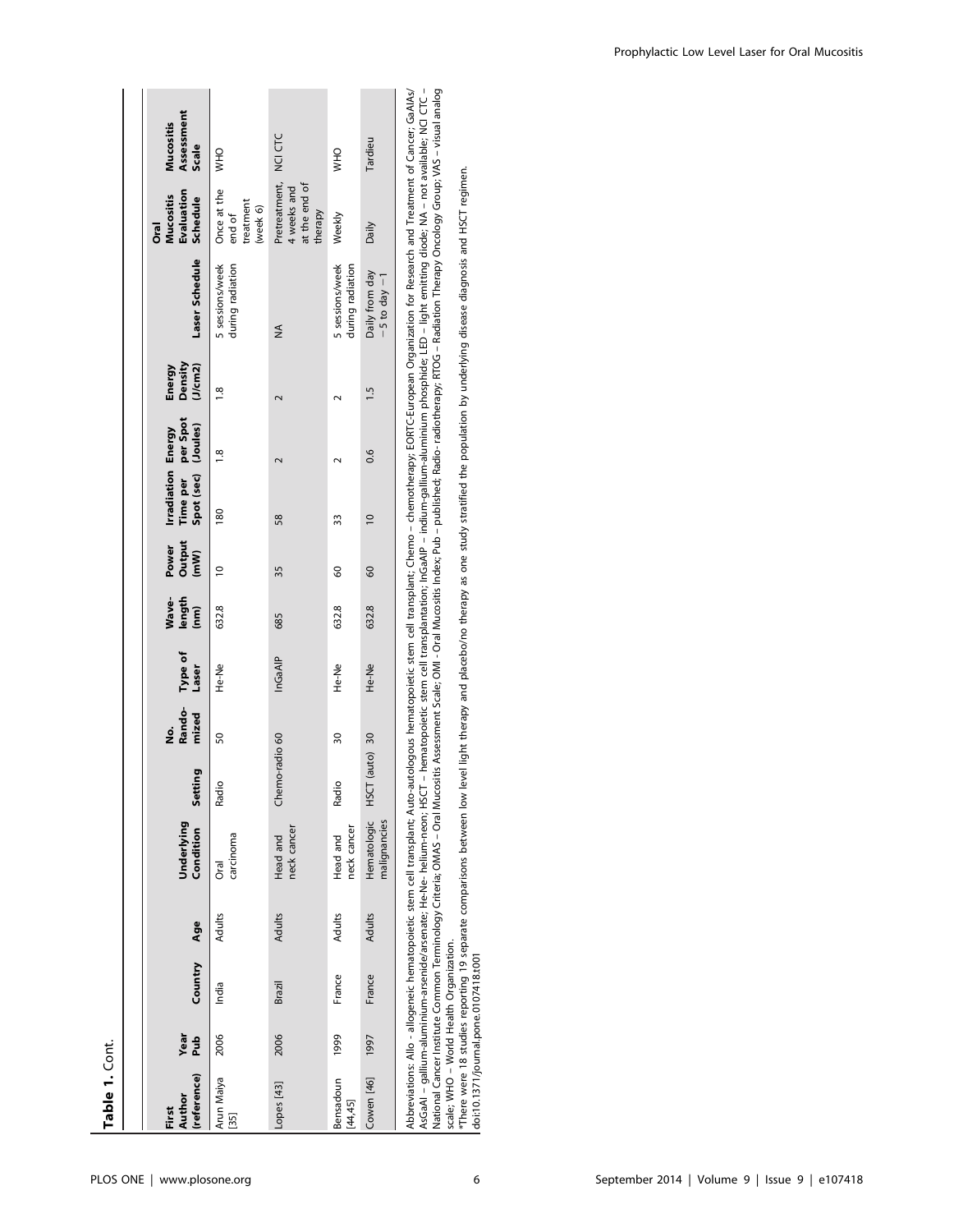|                                                                                                    | Laser therapy |       | Control |     |                     | <b>Risk Ratio</b>     | <b>Risk Ratio</b>                                               |
|----------------------------------------------------------------------------------------------------|---------------|-------|---------|-----|---------------------|-----------------------|-----------------------------------------------------------------|
| <b>Study or Subgroup</b>                                                                           | Events        | Total |         |     | Events Total Weight | M-H. Random, 95% CI   | M-H, Random, 95% CI                                             |
| Antunes 2007                                                                                       |               | 19    | 13      | 19  | 6.1%                | $0.08$ [0.01, 0.53]   |                                                                 |
| Antunes 2013                                                                                       | 3             | 47    | 19      | 47  | 10.5%               | $0.16$ [0.05, 0.50]   |                                                                 |
| Arbabi Kalati 2013                                                                                 | Û             | 24    | 10      | 24  | 3.6%                | $0.05$ [0.00, 0.77]   |                                                                 |
| Chor 2010                                                                                          | 4             | 17    | 7       | 17  | 11.3%               | $0.57$ [0.20, 1.60]   |                                                                 |
| Gautam (a) 2012                                                                                    | 26            | 111   | 77      | 110 | 16.0%               | $0.33$ [0.23, 0.48]   |                                                                 |
| Gautam (b) 2012                                                                                    | 16            | 55    | 49      | 55  | 15.7%               | $0.33$ [0.21, 0.50]   | ᆠ                                                               |
| Hodgson (a) 2012                                                                                   | 12            | 20    | 9       | 20  | 14.5%               | 1.33 [0.73, 2.44]     |                                                                 |
| Hodason (b) 2012                                                                                   | 12            | 20    | 11      | 20  | 15.0%               | 1.09 [0.64, 1.86]     |                                                                 |
| Khouri 2009                                                                                        | Ū             | 12    | 5       | 10  | 3.6%                | $0.08$ [0.00, 1.24]   |                                                                 |
| Silva 2011                                                                                         | Ū             | 21    | 6       | 21  | 3.6%                | $0.08$ $[0.00, 1.28]$ |                                                                 |
| <b>Total (95% CI)</b>                                                                              |               | 346   |         | 343 | 100.0%              | $0.37$ [0.20, 0.67]   |                                                                 |
| Total events                                                                                       | 74            |       | 206     |     |                     |                       |                                                                 |
| Heterogeneity: Tau <sup>2</sup> = 0.55; Chi <sup>2</sup> = 44.46, df = 9 (P < 0.00001); $P = 80\%$ |               |       |         |     |                     |                       | 0 <sup>1</sup>                                                  |
| Test for overall effect: $Z = 3.29$ (P = 0.0010)                                                   |               |       |         |     |                     |                       | 100<br>0.01<br>10<br>Favors [Laser therapy]<br>Favors [Placebo] |
|                                                                                                    |               |       |         |     |                     |                       |                                                                 |

Figure 2. Forest plot of overall incidence of severe (grade 3 or 4) mucositis. Squares to the left of the vertical line indicate that low level laser therapy reduces mucositis. Horizontal lines through the squares represent 95% confidence intervals (CIs). The size of the squares reflects each study's relative weight, and the diamond represents the aggregate risk ratio and 95% CI. doi:10.1371/journal.pone.0107418.g002

[12,13,49]. All three prior reviews included fewer randomized prophylactic LLLT trials for a variety of reasons including searching fewer databases, date of last update, and use of restrictive eligibility criteria [12,13,49]. Two reviews included 5 and 8 prophylactic LLLT studies. The third review included both prophylactic and therapeutic randomized and nonrandomized LLLT studies and did not attempt to synthesize data [12,50]. The Cochrane Collaboration systematic review used robust methodology. However, it only included 5 studies and limited their outcome to the mucositis evaluation on day 28 of therapy, which may not be appropriate when combining head and neck radiotherapy or chemo-radiotherapy trials with other chemotherapy and HSCT trials [13].

In our stratified analysis, we found a statistically significant and qualitative interaction by extraoral versus intraoral LLLT

administration. This effect is biologically plausible if there is inadequate delivery of dose to the target tissues due to absorption of power by more superficial non-target tissues [19,51–54]. However, this result should be considered hypothesis generating as there are other differences in trial design which may explain these results. For example, the two extraoral laser trials used noncoherent light emitting diodes and initiated LLLT later in comparison to the other trials [21,39,42,46]. Additionally, confidence in this analysis is limited since there were only two studies in the extraoral LLLT group.

The major strengths of our meta-analysis included rigorous methodology for identification of studies and synthesis of data. The primary outcome for our review was the overall incidence of severe mucositis throughout the observation period, a clinically relevant outcome. However, similar to many systematic reviews,

Table 2. Summary of outcomes of low level laser therapy as compared to placebo/no treatment.

| Outcome                                                                                     | <b>Number Studies</b> | <b>Number Patients</b> | <b>Effect</b> | 95% $Clx$          | $1^2$ | P        |
|---------------------------------------------------------------------------------------------|-----------------------|------------------------|---------------|--------------------|-------|----------|
| Overall incidence of severe (grade 3 or 4)<br>mucositis                                     | 10                    | 689                    | RR 0.37       | $0.20$ to $0.67$   | 80%   | 0.001    |
| Incidence of severe (grade 3 or 4) mucositis at 6<br>anticipated time of maximal mucositis* |                       | 546                    | RR 0.34       | 0.20 to 0.59       | 62%   | 0.0001   |
| Overall mean grade of mucositis                                                             | 8                     | 603                    | $SMD - 1.49$  | $-2.02$ to $-0.95$ | 86%   | < 0.0001 |
| Duration of severe (grade 3 or 4) mucositis                                                 | 3                     | 361                    | WMD $-5.32$   | $-9.45$ to $-1.19$ | 94%   | 0.01     |
| Incidence of any pain                                                                       | 7                     | 591                    | RR 0.89       | 0.76 to 1.04       | 96%   | 0.15     |
| Incidence of severe pain**                                                                  | $\overline{2}$        | 331                    | RR 0.26       | 0.18 to 0.37       | 0%    | < 0.0001 |
| Overall mean pain scores                                                                    | 5                     | 222                    | WMD $-2.46$   | $-4.41$ to $-0.77$ | 97%   | 0.004    |
| Number of patients requiring opioid analgesia                                               | 5                     | 530                    | RR 0.47       | $0.37$ to $0.60$   | 0%    | < 0.0001 |
| Unplanned radiotherapy interruption due to<br>mucositis in head and neck cancer patients    | 5                     | 560                    | RR 0.23       | 0.12 to 0.44       | 0%    | < 0.0001 |

Abbreviations: RR - risk ratio; SMD - standardized mean difference; WMD – weighted mean difference; CI – confidence interval;

\*Maximum anticipated mucositis was week 6±1 in head and neck cancer radiotherapy/chemo-radiotherapy trials and day 10±4 in chemotherapy and hematopoietic stem cell transplantation trials (from date of chemotherapy initiation and stem cell infusion respectively).

 $**$  Severe pain defined as a visual analogue scale score  $>7$ .

 $*$ All analyses used a random-effect model. A risk ratio <1 and a standardized mean difference or weighted mean difference <0 with 95% CIs that do not include 1 or 0 respectively, suggest that low level laser is better than placebo/no therapy.

doi:10.1371/journal.pone.0107418.t002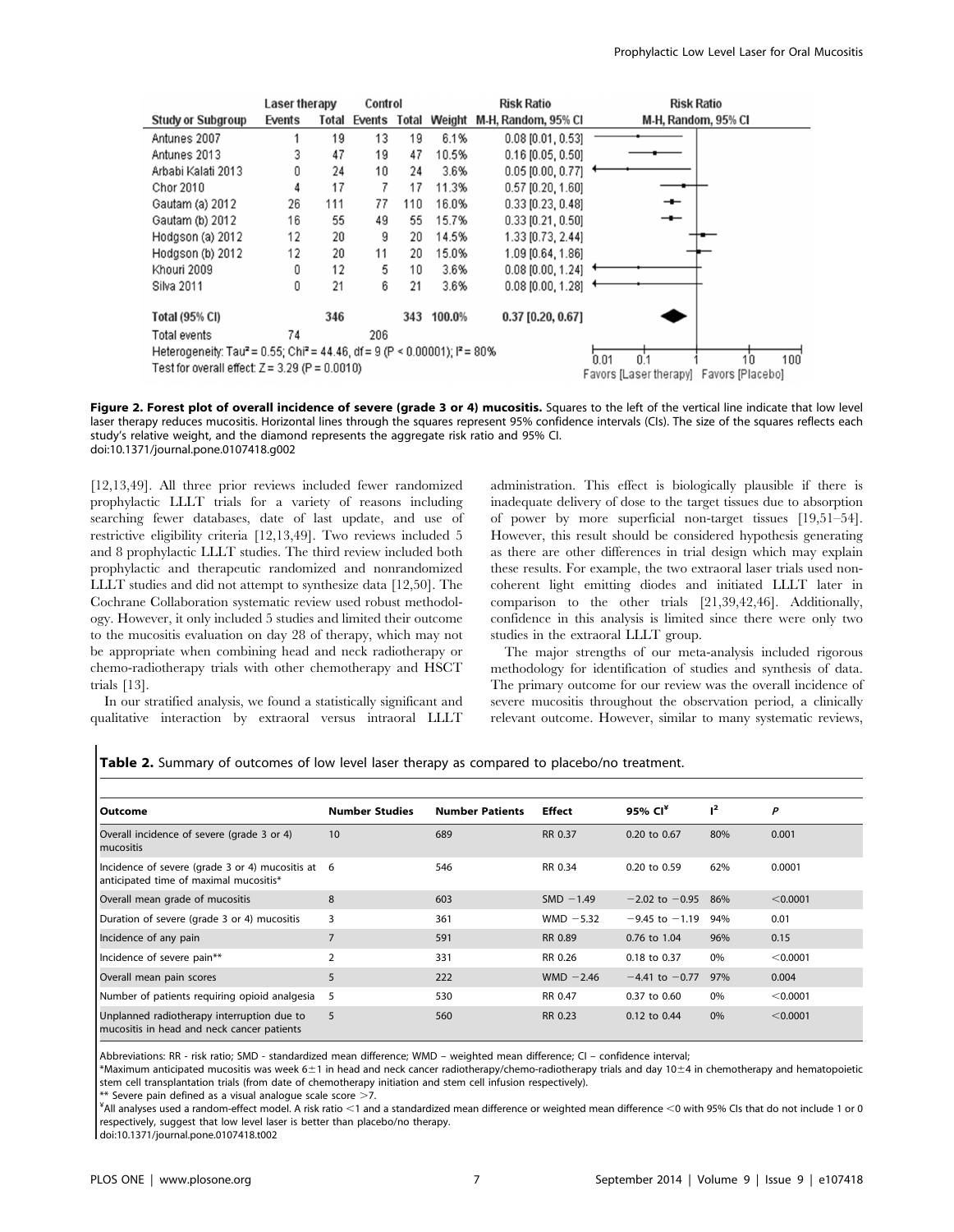Table 3. Effect of low level laser therapy as compared to placebo/no therapy on overall incidence of severe (grade 3 or 4) mucositis stratified by patient, laser and risk of bias characteristics.

| Subgroup                                             | <b>Number Studies</b> | <b>Number patients</b> | <b>RR</b> | 95% CI <sup>¥</sup> | $P$ for interaction |
|------------------------------------------------------|-----------------------|------------------------|-----------|---------------------|---------------------|
| Population Age                                       |                       |                        |           |                     | 0.90                |
| Adult                                                | 8                     | 607                    | 0.33      | 0.18 to 0.59        |                     |
| Pediatric or both adult/pediatric                    | 2                     | 82                     | 0.41      | 0.02 to 10.87       |                     |
| <b>Underlying Condition</b>                          |                       |                        |           |                     | 0.85                |
| Chemotherapy or HSCT                                 | $\overline{7}$        | 264                    | 0.35      | 0.13 to 0.98        |                     |
| Head and neck cancer radiotherapy/chemo-radiotherapy | 3                     | 425                    | 0.32      | 0.24 to 0.42        |                     |
| Type of Laser Delivery                               |                       |                        |           |                     | < 0.0001            |
| Intraoral                                            | 8                     | 609                    | 0.29      | 0.19 to 0.42        |                     |
| Extraoral                                            | 2                     | 80                     | 1.19      | 0.80 to 1.78        |                     |
| Energy Density of Laser                              |                       |                        |           |                     | 0.06                |
| $\leq$ 4 J/cm2                                       | 8                     | 619                    | 0.43      | 0.23 to 0.78        |                     |
| $>4$ J/cm2                                           | 2                     | 70                     | 0.06      | 0.01 to 0.43        |                     |
| Participants, Personnel and Assessors Blinded        |                       |                        |           |                     | 0.11                |
| Yes                                                  | 8                     | 625                    | 0.42      | 0.23 to 0.76        |                     |
| No or unclear                                        | 2                     | 64                     | 0.08      | 0.01 to 0.56        |                     |
| Allocation Concealment Adequate                      |                       |                        |           |                     | 0.03                |
| Yes                                                  | 4                     | 411                    | 0.61      | 0.30 to 1.25        |                     |
| No or unclear                                        | 6                     | 278                    | 0.16      | 0.07 to 0.41        |                     |

Abbreviations: RR – risk ratio; CI – confidence interval; HSCT – hematopoietic stem cell transplantation.

¥ All analyses used a random-effect model. A risk ratio ,1 with 95% CIs that do not include 1, suggests that low level laser is better than placebo/no therapy. doi:10.1371/journal.pone.0107418.t003

our analysis was limited by the methodological quality and outcome reporting of the included studies. Only four studies were at low risk of bias across all six domains used to evaluate validity. The studies were relatively heterogeneous with respect to laser parameters, laser schedules, mucositis assessment scales, time point of assessments and outcome reporting. Finally, only one study was conducted exclusively in children, limiting generalizability to the pediatric population.



Figure 3. Funnel plot ''trim and fill'' technique assessing publication bias for overall incidence of severe mucositis. The x-axis represents the risk ratio for the effect of low level laser therapy and the y-axis represents the inverse of the variance of the effect. Estimated number of missing studies on right side  $=$  4. doi:10.1371/journal.pone.0107418.g003

A major question that remains to be answered is the feasibility of intraoral LLLT for use in routine clinical practice. The administration of this intervention requires the utilization of specialized equipment, trained personnel, involvement of a multidisciplinary team and co-operation of patients as manipulation of the oral cavity may be painful during mucositis. Little is known about whether this intervention can be implemented in most settings and further, whether the intervention demonstrates effectiveness in routine clinical practice.

In conclusion, prophylactic LLLT reduced severe mucositis and pain in patients with cancer and HSCT recipients. Future research should identify the optimal characteristics of LLLT and determine feasibility in the clinical setting.

## Supporting Information

Appendix S1 Search Strategies. Search strategies used in MEDLINE, EMBASE and EBM. Other database strategies are available on request.

(DOC)

#### Appendix S2 Risk of bias assessment for included studies\*. (DOC)

Appendix S3 Forest plot of incidence of severe (grade 3 or 4) mucositis at week 6±1 in head and neck cancer radiotherapy trials and at day 10±4 in chemotherapy or hematopoietic stem cell transplantation trials. Squares to the left of the vertical line indicate that low level laser therapy reduces mucositis. Horizontal lines through the squares represent confidence intervals (CIs). The size of the squares reflects each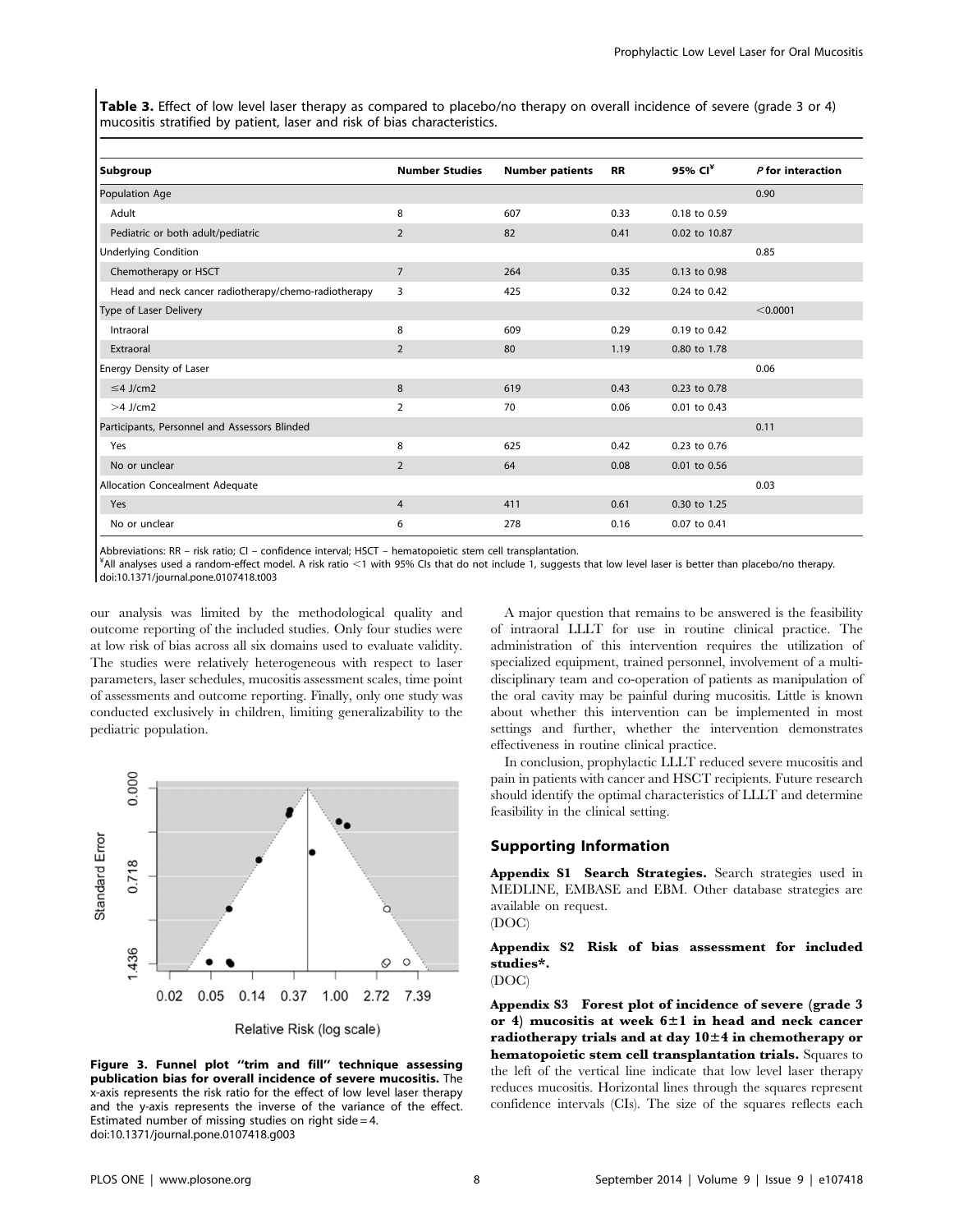study's relative weight, and the diamond represents the aggregate risk ratio and 95% CI. (TIF)

## Acknowledgments

We wish to thank Elizabeth Uleryk for her tremendous support in conducting the literature search.

#### References

- 1. Sonis ST, Elting LS, Keefe D, Peterson DE, Schubert M, et al. (2004) Perspectives on cancer therapy-induced mucosal injury: pathogenesis, measurement, epidemiology, and consequences for patients. Cancer 100: 1995–2025.
- 2. Trotti A, Bellm LA, Epstein JB, Frame D, Fuchs HJ, et al. (2003) Mucositis incidence, severity and associated outcomes in patients with head and neck cancer receiving radiotherapy with or without chemotherapy: a systematic literature review. Radiother Oncol 66: 253–262.
- 3. Blijlevens N, Schwenkglenks M, Bacon P, D'Addio A, Einsele H, et al. (2008) Prospective oral mucositis audit: oral mucositis in patients receiving high-dose melphalan or BEAM conditioning chemotherapy–European Blood and Marrow Transplantation Mucositis Advisory Group. J Clin Oncol 26: 1519–1525.
- 4. Woo SB, Sonis ST, Monopoli MM, Sonis AL (1993) A longitudinal study of oral ulcerative mucositis in bone marrow transplant recipients. Cancer 72: 1612– 1617.
- 5. Vera-Llonch M, Oster G, Hagiwara M, Sonis S (2006) Oral mucositis in patients undergoing radiation treatment for head and neck carcinoma. Cancer 106: 329– 336.
- 6. Epstein JB, Beaumont JL, Gwede CK, Murphy B, Garden AS, et al. (2007) Longitudinal evaluation of the oral mucositis weekly questionnaire-head and neck cancer, a patient-reported outcomes questionnaire. Cancer 109: 1914– 1922.
- 7. McCann S, Schwenkglenks M, Bacon P, Einsele H, D'Addio A, et al. (2009) The Prospective Oral Mucositis Audit: relationship of severe oral mucositis with clinical and medical resource use outcomes in patients receiving high-dose melphalan or BEAM-conditioning chemotherapy and autologous SCT. Bone Marrow Transplant 43: 141–147.
- 8. Elting LS, Cooksley C, Chambers M, Cantor SB, Manzullo E, et al. (2003) The burdens of cancer therapy. Clinical and economic outcomes of chemotherapyinduced mucositis. Cancer 98: 1531–1539.
- 9. Vera-Llonch M, Oster G, Ford CM, Lu J, Sonis S (2007) Oral mucositis and outcomes of allogeneic hematopoietic stem-cell transplantation in patients with hematologic malignancies. Support Care Cancer 15: 491–496.
- 10. Peterman A, Cella D, Glandon G, Dobrez D, Yount S (2001) Mucositis in head and neck cancer: economic and quality-of-life outcomes. J Natl Cancer Inst Monogr: 45–51.
- 11. Lalla RV, Bowen J, Barasch A, Elting L, Epstein J, et al. (2014) MASCC/ISOO clinical practice guidelines for the management of mucositis secondary to cancer therapy. Cancer.
- 12. Migliorati C, Hewson I, Lalla RV, Antunes HS, Estilo CL, et al. (2013) Systematic review of laser and other light therapy for the management of oral mucositis in cancer patients. Support Care Cancer 21: 333–341.
- 13. Worthington HV, Clarkson JE, Bryan G, Furness S, Glenny AM, et al. (2011) Interventions for preventing oral mucositis for patients with cancer receiving treatment. Cochrane Database Syst Rev: CD000978.
- 14. Antunes HS, Herchenhorn D, Small IA, Araujo CMM, Viegas CMP, et al. (2013) Phase III trial of low-level laser therapy to prevent oral mucositis in head and neck cancer patients treated with concurrent chemoradiation. Radiother Oncol 109: 297–302.
- 15. Arbabi-Kalati F, Arbabi-Kalati F, Moridi T (2013) Evaluation of the effect of low level laser on prevention of chemotherapy-induced mucositis. Acta Medica Iranica 51: 157–162.
- 16. Gautam AP, Fernandes DJ, Vidyasagar MS, Maiya AG, Vadhiraja BM (2012) Low level laser therapy for concurrent chemoradiotherapy induced oral mucositis in head and neck cancer patients - a triple blinded randomized controlled trial. Radiother Oncol 104: 349–354.
- 17. Gautam AP, Fernandes DJ, Vidyasagar MS, Maiya GA (2012) Low level helium neon laser therapy for chemoradiotherapy induced oral mucositis in oral cancer patients - a randomized controlled trial. Oral Oncol 48: 893–897.
- 18. Gouvea de Lima A, Villar RC, de Castro G Jr, Antequera R, Gil E, et al. (2012) Oral mucositis prevention by low-level laser therapy in head-and-neck cancer patients undergoing concurrent chemoradiotherapy: a phase III randomized study. Int J Radiat Oncol Biol Phys 82: 270–275.
- 19. Hodgson BD, Margolis DM, Salzman DE, Eastwood D, Tarima S, et al. (2012) Amelioration of oral mucositis pain by NASA near-infrared light-emitting diodes in bone marrow transplant patients. Support Care Cancer 20: 1405–1415.
- 20. Oton-Leite AF, Correa de Castro AC, Morais MO, Pinezi JCD, Leles CR, et al. (2012) Effect of intraoral low-level laser therapy on quality of life of patients with head and neck cancer undergoing radiotherapy. Head Neck 34: 398–404.
- 21. Silva GBL, Mendonca EF, Bariani C, Antunes HS, Silva MAG (2011) The prevention of induced oral mucositis with low-level laser therapy in bone

## Author Contributions

Conceived and designed the experiments: LS SO. Analyzed the data: LS SO JB GZ. Contributed to the writing of the manuscript: LS SO GZ JB NT. Collected the data: SO GZ.

marrow transplantation patients: a randomized clinical trial. Photomed Laser Surg 29: 27–31.

- 22. Moher D, Liberati A, Tetzlaff J, Altman DG, The PRISMA Group (2009) Preferred reporting items for systematic reviews and meta-analyses: the PRISMA Statement. PLoS Med 6(7): e1000097. doi:10.1371/journal. pmed.1000097
- 23. Landis JR, Koch GG (1977) The measurement of observer agreement for categorical data. Biometrics 33: 159–174.
- 24. WHO (1979) WHO Handbook for Reporting Results of Cancer Treatment. Publication No. 48. Geneva: WHO.
- 25. Cox JD, Stetz J, Pajak TF (1995) Toxicity criteria of the Radiation Therapy Oncology Group (RTOG) and the European Organization for Research and Treatment of Cancer (EORTC). Int J Radiat Oncol Biol Phys 31: 1341–1346.
- 26. Henry DH, Viswanathan HN, Elkin EP, Traina S, Wade S, et al. (2008) Symptoms and treatment burden associated with cancer treatment: results from a cross-sectional national survey in the U.S. Support Care Cancer 16: 791–801.
- 27. Higginson IJ, Armes J, Krishnasamy M (2004) Introduction, in fatigue in cancer. In: Armes J, Krishnasamy M, Higginson IJ, editors. Fatigue in Cancer. Oxford: Oxford University Press. pp. xvii–xxi.
- 28. Vogelzang NJ, Breitbart W, Cella D, Curt GA, Groopman JE, et al. (1997) Patient, caregiver, and oncologist perceptions of cancer-related fatigue: results of a tripart assessment survey. The Fatigue Coalition. Semin Hematol 34: 4–12.
- 29. Tardieu C, Cowen D, Thirion X, Franquin JC (1996) Quantitative scale of oral mucositis associated with autologous bone marrow transplantation. Eur J Cancer B Oral Oncol 32B: 381–387.
- 30. Sonis ST, Eilers JP, Epstein JB, LeVeque FG, Liggett WH Jr, et al. (1999) Validation of a new scoring system for the assessment of clinical trial research of oral mucositis induced by radiation or chemotherapy. Mucositis Study Group. Cancer 85: 2103–2113.
- 31. Collins JJ, Devine TD, Dick GS, Johnson EA, Kilham HA, et al. (2002) The measurement of symptoms in young children with cancer: the validation of the Memorial Symptom Assessment Scale in children aged 7–12. J Pain Symptom Manage 23: 10–16.
- 32. Collins SL, Moore RA, McQuay HJ (1997) The visual analogue pain intensity scale: what is moderate pain in millimetres? Pain 72: 95–97.
- 33. Collins JJ, Byrnes ME, Dunkel IJ, Lapin J, Nadel T, et al. (2000) The measurement of symptoms in children with cancer. J Pain Symptom Manage 19: 363–377.
- 34. Schulz KF, Chalmers I, Hayes RJ, Altman DG (1995) Empirical evidence of bias. Dimensions of methodological quality associated with estimates of treatment effects in controlled trials. JAMA 273: 408–412.
- 35. Arun Maiya G, Sagar MS, Fernandes D (2006) Effect of low level helium-neon (He-Ne) laser therapy in the prevention & treatment of radiation induced mucositis in head & neck cancer patients. Indian J Med Res 124: 399–402.
- 36. Antunes HS, Herchenhorn D, Small I, Araujo C, Cabral E, et al. (2013) Costeffectiveness of low-level laser therapy (LLLT) in head and neck cancer patients submitted to concurrent chemoradiation. Support Care Cancer 21: S199.
- 37. Gautam AP, Fernandes DJ, Vidyasagar MS, Maiya AG, Nigudgi S (2013) Effect of low-level laser therapy on patient reported measures of oral mucositis and quality of life in head and neck cancer patients receiving chemoradiotherapy–a randomized controlled trial. Support Care Cancer 21: 1421–1428.
- 38. Pires-Santos GM, Ferreira MFL, Oliveira SCPS, Monteiro JSC, Brugnera A, et al. (2012) Use of Laser photobiomodulation in the evolution of oral mucositis associated with CMF chemotherapy protocol in patients with breast cancer-Case Report. Medicina Oral, Patologia Oral y Cirugia Bucal 17: S252.
- 39. Chor A, Torres SR, Maiolino A, Nucci M (2010) Low-power laser to prevent oral mucositis in autologous hematopoietic stem cell transplantation. Eur - J Haematol 84: 178–179.
- 40. Antunes HS, de Azevedo AM, da Silva Bouzas LF, Adao CAE, Pinheiro CT, et al. (2007) Low-power laser in the prevention of induced oral mucositis in bone marrow transplantation patients: a randomized trial. Blood 109: 2250–2255.
- 41. Cruz LB, Ribeiro AS, Rech A, Rosa LGN, Castro CG Jr, et al. (2007) Influence of low-energy laser in the prevention of oral mucositis in children with cancer receiving chemotherapy. Pediatr Blood Cancer 48: 435–440.
- 42. Schubert MM, Eduardo FP, Guthrie KA, Franquin J-C, Bensadoun R-JJ, et al. (2007) A phase III randomized double-blind placebo-controlled clinical trial to determine the efficacy of low level laser therapy for the prevention of oral mucositis in patients undergoing hematopoietic cell transplantation. Support Care Cancer 15: 1145–1154.